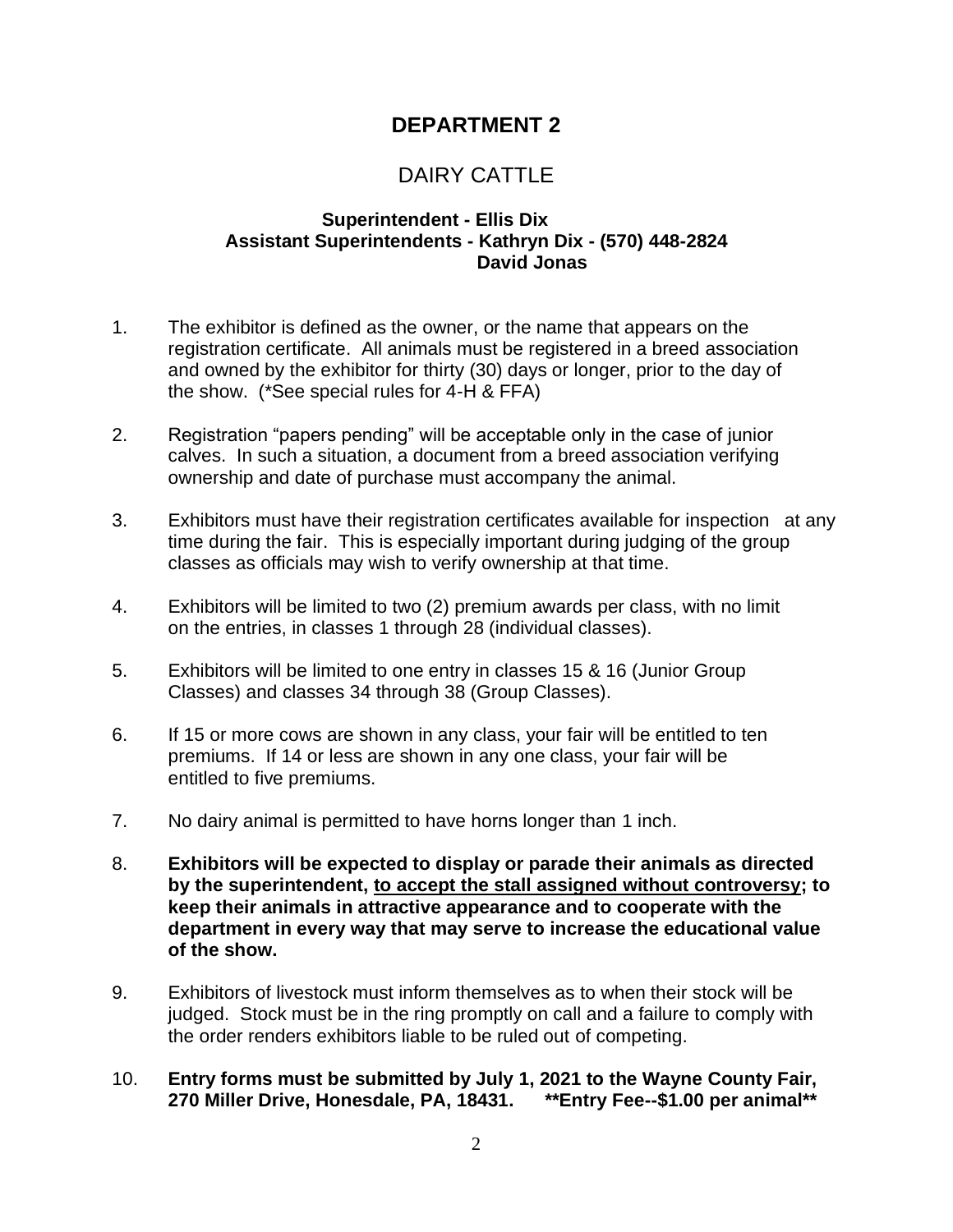- 11. The exhibitors will be expected to keep the space they occupy in a clean and sanitary condition and to remove all their equipment promptly as the superintendent may direct.
- 12. **All animals must have health certificates**.
- 13. **\*\*Be sure to use only grooming products that are approved for use on meat and dairy animals when fitting your animals for show. Unapproved products may contain ingredients that result in unacceptable residues in the meat or milk. If you are not certain that a product is residue safe and approved for use on meat or dairy animals, DO NOT USE IT!! \*\*Important\*\* If upon slaughter, treatment with drugs, biologics, or any chemical from fitting products, is the cause of condemnation of a carcass, the loss of the carcass and any other damages will be borne by the exhibitor.\*\***
- 14. Show order for the Open, 4-H, & FFA Protein Breeds Show is: Brown Swiss, Ayrshire, Guernsey, Jersey, & Milking Shorthorn. Show Order for the Open, 4-H, & FFA Holstein show Classes will follow numerical order as listed below, with breed order Red & White Holstein then Black & White Holstein. To clarify the show will start with class 1 for the Red & White Holstein breed, then class 1 for the Black & White Holstein breed, etc.
- 15. 4-H, FFA, & Open Protein Breeds (Brown Swiss, Ayrshire, Guernsey, Jersey, Milking Shorthorn) Entry Arrival – **Thursday, August 5, 2021, between 1:00 PM & 8:00 PM,** Release Time – **Sunday, August 8, 2021, 9:15 PM.** All 4-H, FFA, & Open Holstein Entry Arrival – **Monday, August 9, 2021, between 1:00 PM & 8:00 PM,** Release Time – **Friday, August 13, 2021, 7:00 PM.**
- 16. **All entries must be entered under the farm name if they are to be shown in group classes. These classes must be pre-entered, exception being Jr. and Sr. Get of Sire.**
- 17. During the shows, the 4-H & FFA Champion will be selected first followed by the selection of the Open Champion.
- 18. The show committee to request papers for any of the group classes.

**IMPORTANT NOTE: Any dairy exhibitors planning on showing in the 4-H/FFA district or state show (also including ALL AMERICAN SHOWS) will have to have a scannable 840-RFID tag in each of their animals. If you do not put these tags in you will not be allowed to show at these shows.**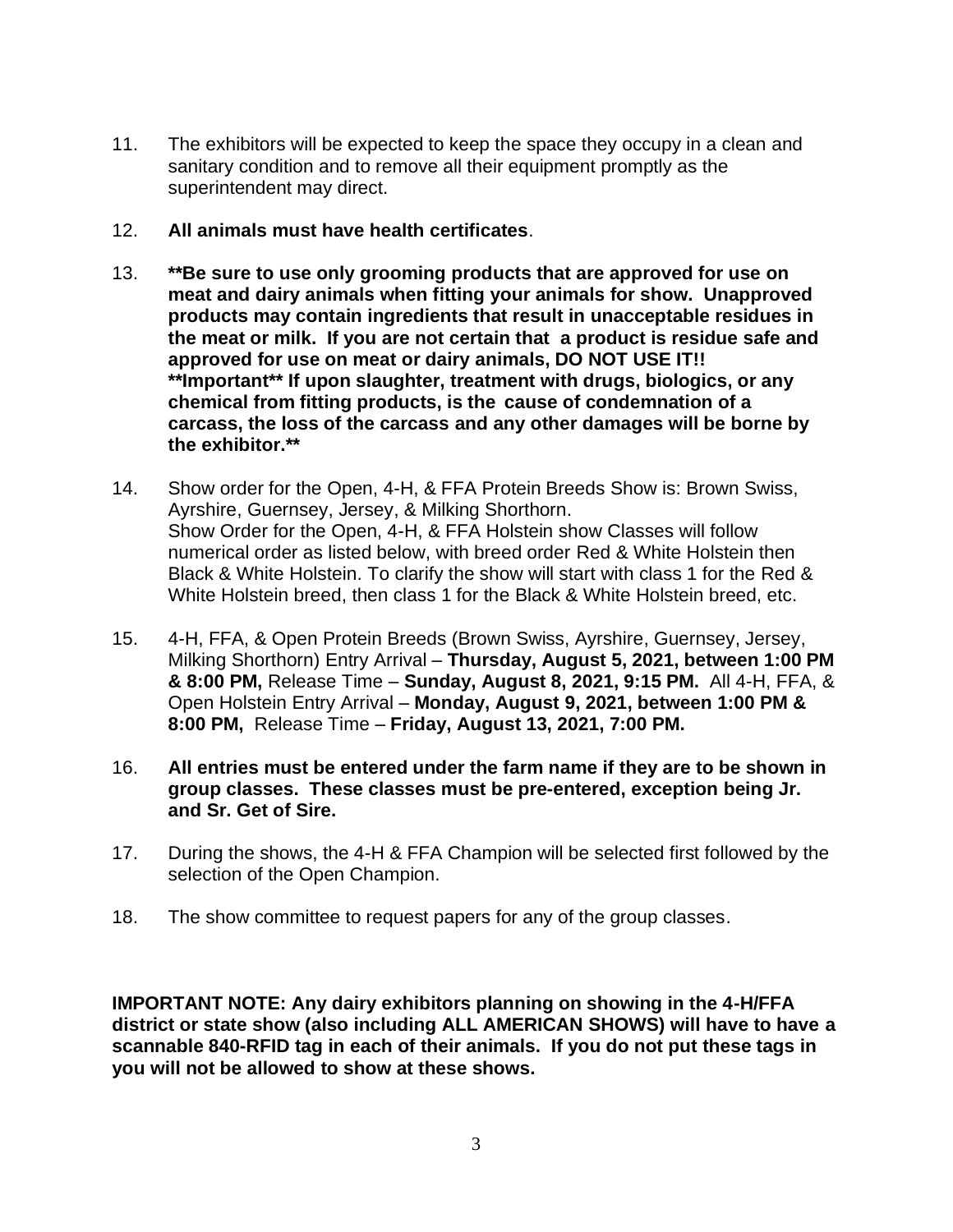### **SECTION 1**

The following classes apply to each of the following breeds. Please designate breed in appropriate space on entry form.

- 1. Holstein (Red & White) 5. Guernsey
- 2. Holstein (Black& White) 6. Jersey
- 3. Brown Swiss 7. Milking Shorthorn
- 4. Ayrshire

### **CLASS**

- 1. Bull Calf born between September 1, 2020 & May 31, 2021. **15 12 9 6 3** 2. Junior Yearling Bull born between March 1, 2020 & August 31, 2020. **15 12 9 6 3** 3. Senior Yearling Bull born between September 1, 2019 & Feb. 28, 2020. **15 12 9 6 3** 4. Grand Champion Bull **Ribbon or Rosette** 5. Reserve Grand Champion Bull **Ribbon or Rosette** 6. Junior or Spring Heifer Calf, born between March 1, 2021 & May 31, 2021. **10 9 8 7 6 5 4 3 2 1**  7. Intermediate or Winter Heifer Calf, born between December 1, 2020 & February 28, 2021. **10 9 8 7 6 5 4 3 2 1** 8. Senior or Fall Heifer Calf, born between Sept. 1, 2020 & Nov. 30, 2020. **10 9 8 7 6 5 4 3 2 1**  9. Summer Yearling Heifer, born between June 1, 2020 & Aug. 31, 2020. **10 9 8 7 6 5 4 3 2 1**  10. Junior or Spring Yearling Heifer, born between March 1, 2020 & May 31, 2020. **20 18 16 14 12 10 8 6 4 2**  11. Intermediate or Winter Yearling Heifer, born between December 1, 2019 & February 28, 2020. **20 18 16 14 12 10 8 6 4 2**  12. Senior or Fall Yearling Heifer (not in milk), born between September 1, 2019 & November 30, 2019. **20 18 16 14 12 10 8 6 4 2** 13. Junior Champion Female **Ribbon or Rosette** 14. Reserve Junior Champion Female **Ribbon or Rosette** 15. Junior Best Three Females, Junior aged females, bred & owned by one exhibitor. **20 18 16 14 12 10 8 6 4 2** 16. Junior Get-of-Sire, 3 Junior aged females, all by one sire, need not be from the same herd. **20 18 16 14 12 10 8 6 4 2** 17. Senior or Fall Yearling Heifer in milk, born between September 1, 2019 & November 30, 2019. **20 18 16 14 12 10 8 6 4 2** 18. Dry Cow, 3 & 4 yrs. Old & Senior 2 yrs. Old, born between September 1, 2016 & August 31, 2018. **25 23 20 18 15 13 10 7 5 3** 
	- 4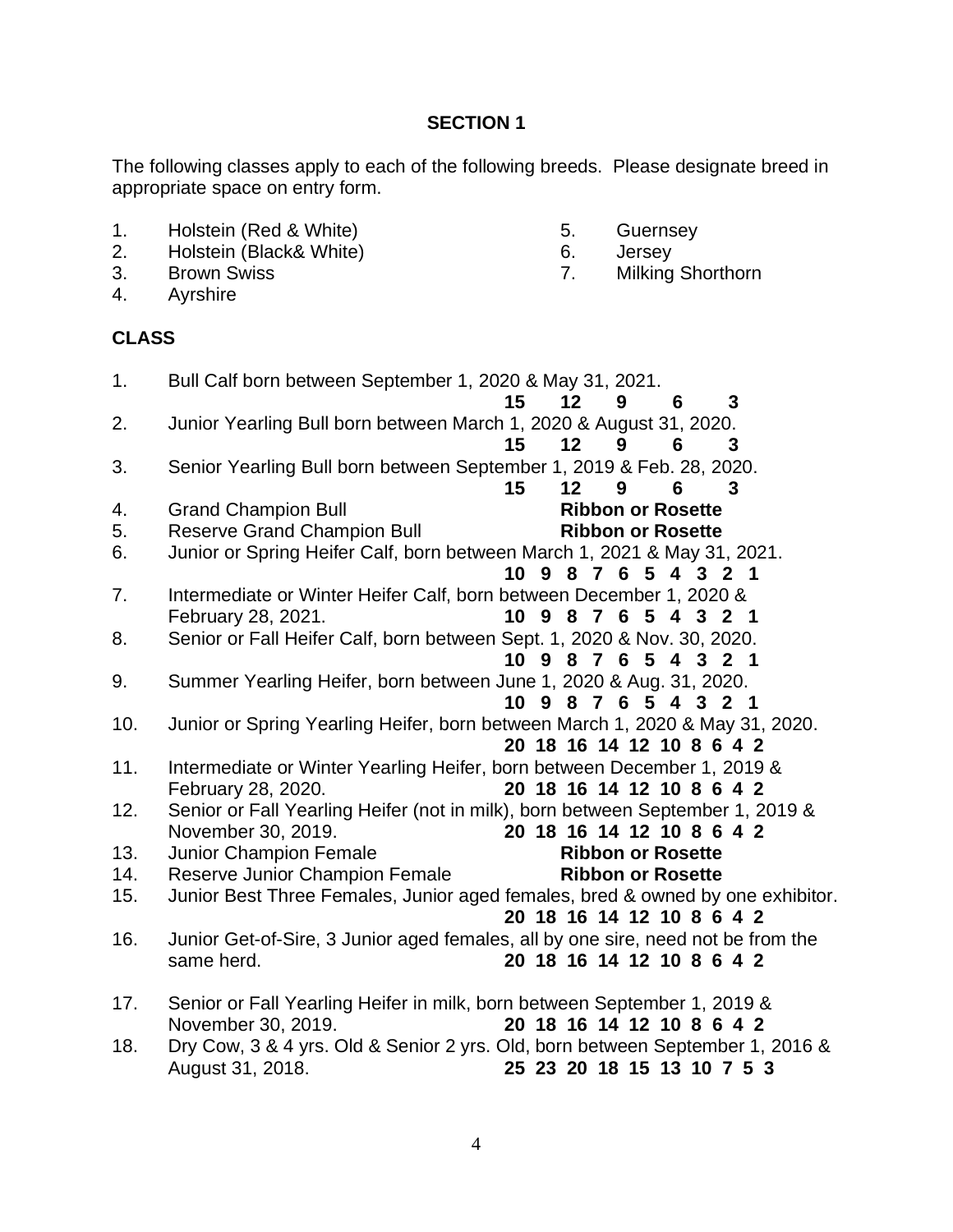| 19.        | Dry Cow, 5 years old & over, born before September 1, 2016.<br>25 23 20 18 15 13 10 7 5 3                                                                                                                                                                                     |
|------------|-------------------------------------------------------------------------------------------------------------------------------------------------------------------------------------------------------------------------------------------------------------------------------|
| 21.        | Junior 2 year old cow, born between March 1, 2019 & August 31, 2019.<br>30 27 24 21 18 15 12 9 6 3                                                                                                                                                                            |
| 22.        | Senior 2 year old cow, born between September 1, 2018 & February 29, 2019<br>30 27 24 21 18 15 12 9 6 3                                                                                                                                                                       |
| 23.        | Junior 3 year old cow, born between March 1, 2018 & August 31, 2018.<br>35 32 28 25 21 18 14 10 8 6                                                                                                                                                                           |
| 24.        | Senior 3 year old cow, born between September 1, 2017 & February 28, 2018.<br>35 32 28 25 21 18 14 10 8 6                                                                                                                                                                     |
| 25.        | 4 year old cow, born between September 1, 2016 & August 31, 2017.<br>35 32 28 25 21 18 14 10 8 6                                                                                                                                                                              |
| 26.        | 5 year old cow, born between September 1, 2015 & August 31, 2016.<br>35 32 28 25 21 18 14 10 8 6                                                                                                                                                                              |
| 27.        | 6 year old cow & over, born before September 1, 2015.<br>35 32 28 25 21 18 14 10 8 6                                                                                                                                                                                          |
| 28.        | 150,000 pound class - Holstein and 100,000 pound class - Protein (cows would<br>have to have verification of producing at least 150,000 pounds or 100,000<br>pounds of milk, respectively, to be eligible for this class). Present lifetime milk<br>verification at show ring |
|            | 35 32 28 25 21 18 14 10 8 6                                                                                                                                                                                                                                                   |
| 29.        | Best Udder per Milking Class (No Entry Needed)<br>\$15.00                                                                                                                                                                                                                     |
| 30.<br>31. | <b>Senior Champion Female</b><br><b>Ribbon or Rosette</b>                                                                                                                                                                                                                     |
|            |                                                                                                                                                                                                                                                                               |
|            | <b>Reserve Senior Champion Female</b><br><b>Ribbon or Rosette</b>                                                                                                                                                                                                             |
| 32.        | <b>Grand Champion Female</b><br><b>Ribbon or Rosette</b>                                                                                                                                                                                                                      |
| 33.        | <b>Reserve Grand Champion Female</b><br><b>Ribbon or Rosette</b>                                                                                                                                                                                                              |
| 34.        | Senior Best 3 Females, 3 Senior aged females, bred and owned by one exhibitor                                                                                                                                                                                                 |
|            | 30<br>20<br>15<br>25<br>10                                                                                                                                                                                                                                                    |
| 35.        | Senior Get-of-Sire, 3 animals, all from senior aged classes, all by one sire, need                                                                                                                                                                                            |
|            | not be all from one herd.<br>30<br>25<br>20<br>10<br>15                                                                                                                                                                                                                       |
| 36.        | Dairy Herd. 3 cows that have freshened, all by one exhibitor.                                                                                                                                                                                                                 |
|            | 25<br>20<br>15<br>10<br>30                                                                                                                                                                                                                                                    |
| 37.        | Produce of Dam, 2 animals, any age, either sex, the produce of one cow, need<br>30<br>25<br>20<br>15<br>10                                                                                                                                                                    |
| 38.        | not be owned by the same exhibitor.                                                                                                                                                                                                                                           |
|            | Dam and Daughter, any age, need not be owned by the same exhibitor.<br>10<br>30<br>25<br>20<br>15                                                                                                                                                                             |
| 39.        | Supreme Champion (will be selected for both Protein Breeds & Holsteins)                                                                                                                                                                                                       |

## **SECTION 2 GOOD HOUSEKEEPING AWARDS**

- 1. Cattle exhibitors who maintain the most attractive and sanitary exhibits will be eligible for special daily premiums.
- 2. All cattle exhibits will be scored on the following basis: